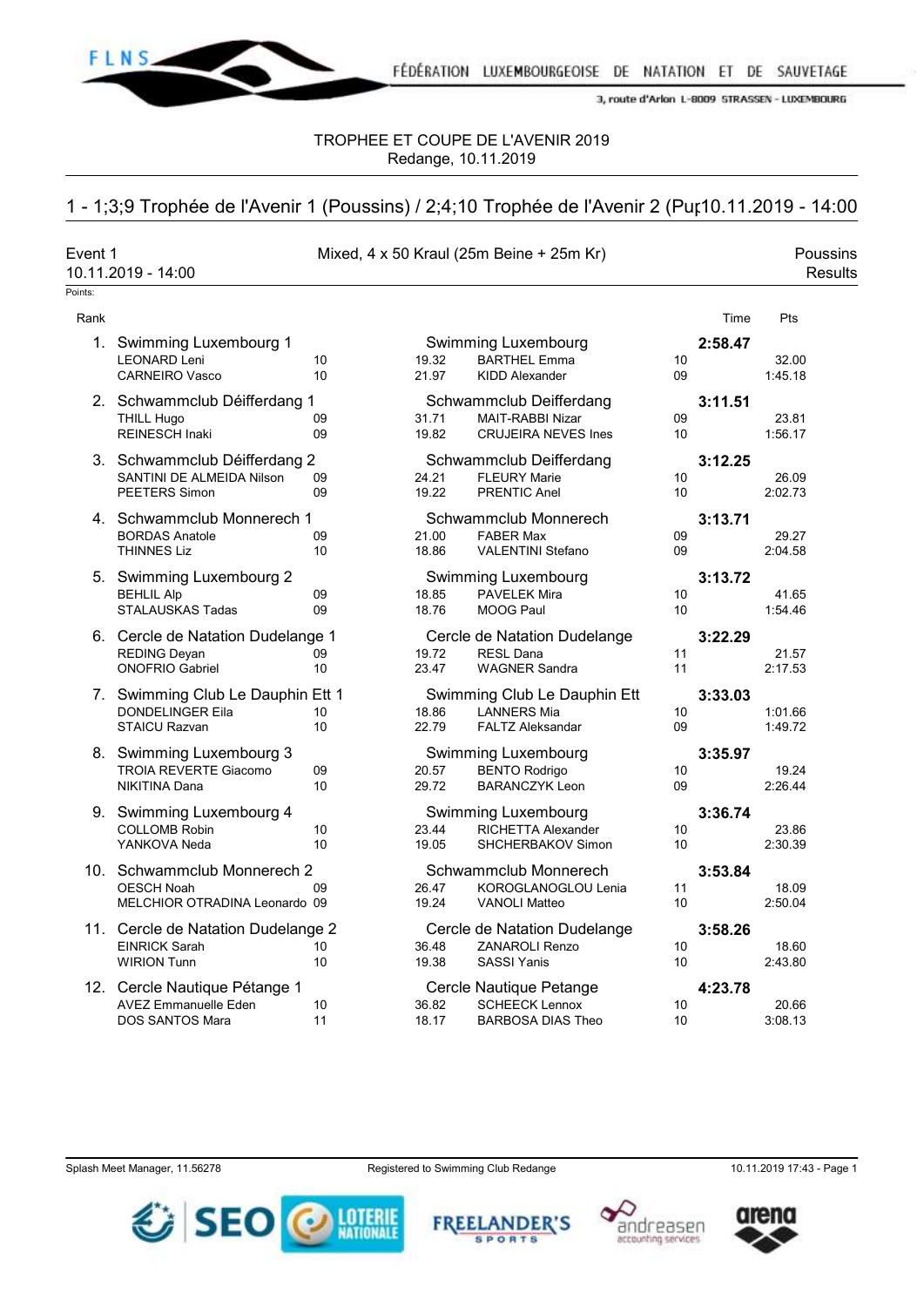

## TROPHEE ET COUPE DE L'AVENIR 2019 Redange, 10.11.2019

| Event 2 | 10.11.2019 - 14:10                                                                      |          |                  | Mixed, 4 x 50 Rü. (25 ohne Brett + 25 Rü.)                                          |          |         | Pupilles<br><b>Results</b> |
|---------|-----------------------------------------------------------------------------------------|----------|------------------|-------------------------------------------------------------------------------------|----------|---------|----------------------------|
| Points: |                                                                                         |          |                  |                                                                                     |          |         |                            |
| Rank    |                                                                                         |          |                  |                                                                                     |          | Time    | Pts                        |
|         | 1. Swimming Luxembourg 1<br><b>HRIC Nina</b><br><b>THILL Louis</b>                      | 08<br>07 | 23.15<br>49.13   | Swimming Luxembourg<br><b>SCHOLER Amelie</b><br><b>FEDOSEEV Anton</b>               | 08<br>07 | 2:46.09 | 42.02<br>51.79             |
|         | 2. Swimming Club Le Dauphin Ett 1<br><b>LEY Jamie</b><br><b>VISSER Mats</b>             | 07<br>08 | 28.43<br>44.36   | Swimming Club Le Dauphin Ett<br><b>GHIRELLI Lynn</b><br><b>BLESES Joyce</b>         | 08<br>08 | 2:53.61 | 59.64<br>41.18             |
|         | 3. Swimming Luxembourg 3<br><b>KRIES Leo</b><br><b>DUSEMON Paul</b>                     | 08<br>07 | 21.46<br>49.04   | Swimming Luxembourg<br><b>ORTIZ BOGDANOV Pablo</b><br><b>GRUJIC-MARTINS Teodora</b> | 08<br>09 | 2:53.74 | 20.78<br>1:22.46           |
|         | 4. Swimming Luxembourg 2<br><b>WEYLAND Philippe</b><br>OLIVERO Francesca                | 07<br>08 | 27.44<br>37.79   | Swimming Luxembourg<br><b>KROMBACH Alex</b><br>MILANOVSKA Maja                      | 08<br>09 | 2:54.53 | 19.97<br>1:29.33           |
|         | 5. Cercle de Natation Dudelange 1<br><b>CHAUSSARD Albert</b><br><b>DE GEER Eleonore</b> | 07<br>08 | 27.62<br>47.01   | Cercle de Natation Dudelange<br><b>SUBASIC Denis</b><br><b>WAGNER Caroline</b>      | 08<br>08 | 2:59.07 | 42.02<br>1:02.42           |
|         | 6. Swimming Luxembourg 4<br>MOOG Jules<br><b>CONSTANTIN Sophia</b>                      | 08<br>09 | 33.25<br>38.07   | Swimming Luxembourg<br><b>NEMETI Borbala</b><br>SAMMARCO Andrea                     | 08<br>08 | 3:15.21 | 23.54<br>1:40.35           |
|         | 7. Swimming Luxembourg 5<br>code D8                                                     |          |                  | Swimming Luxembourg                                                                 |          | 3:21.98 |                            |
|         | <b>CHICHEPORTICHE Chloe</b><br>GONZALEZ PEREZ Rodrigo                                   | 09<br>07 | 35.82<br>21.61   | <b>DONDELINGER Elisa</b><br><b>KUNEN Fynn</b>                                       | 08<br>08 |         | 23.18<br>2:01.37           |
|         | 8. Swimming Luxembourg 6<br>SIEDLECKI Michal<br><b>GEORGIEV Theodor</b>                 | 08<br>08 | 18.88<br>18.75   | Swimming Luxembourg<br><b>METZLER Charles</b><br><b>HEILIGER Lilly</b>              | 08<br>08 | 3:33.69 | 21.76<br>2:34.30           |
|         | 9. Swimming Club Le Dauphin Ett 2<br><b>FEINEN Zohra</b><br><b>TESSARO Laura</b>        | 09<br>08 | 18.09<br>50.55   | Swimming Club Le Dauphin Ett<br>LUDOVICY Steve<br><b>STAICU David-Andrei</b>        | 07<br>08 | 3:42.07 | 37.98<br>1:55.45           |
|         | 10. Schwammclub Déifferdang 1<br><b>MARTUCCI Sofia</b><br><b>LAMBIN Elisa</b>           | 08<br>09 | 19.92<br>28.82   | Schwammclub Deifferdang<br><b>PRENTIC Anela</b><br><b>IACUZZI Florine</b>           | 09<br>09 | 3:43.94 | 41.75<br>2:13.45           |
|         | 11. Schwammclub Monnerech 1<br><b>ALVES CABRAL Kiara</b><br>PHILIPPART Enny             | 09<br>09 | 18.40<br>32.16   | Schwammclub Monnerech<br><b>REUTER Tamara</b><br>RANCITELLI Ayleen                  | 09<br>09 | 3:45.93 | 18.07<br>2:37.30           |
|         | 12. Swimming Luxembourg 7<br>PIEPOLYTE Ema<br>RIVELLINI Frida                           | 08<br>09 | 18.18<br>33.48   | Swimming Luxembourg<br>LAPUSNEANU Alexandra<br>PASA Sofia                           | 08<br>08 | 3:47.81 | 54.64<br>2:01.51           |
|         | 13. Cercle de Natation Wiltz 3<br>code D3                                               |          |                  | Cercle de Natation Wiltz                                                            |          | 3:51.03 |                            |
|         | <b>MEYER Julie</b><br><b>EVEN Renaud</b>                                                | 08<br>07 | 1:01.80<br>46.60 | FERREIRA ANAU Margerida<br><b>WIRTH Neckel</b>                                      | 08<br>07 |         | 34.12<br>1:28.51           |

Splash Meet Manager, 11.56278 Registered to Swimming Club Redange 10.11.2019 17:43 - Page 2



**FREELANDER'S** 



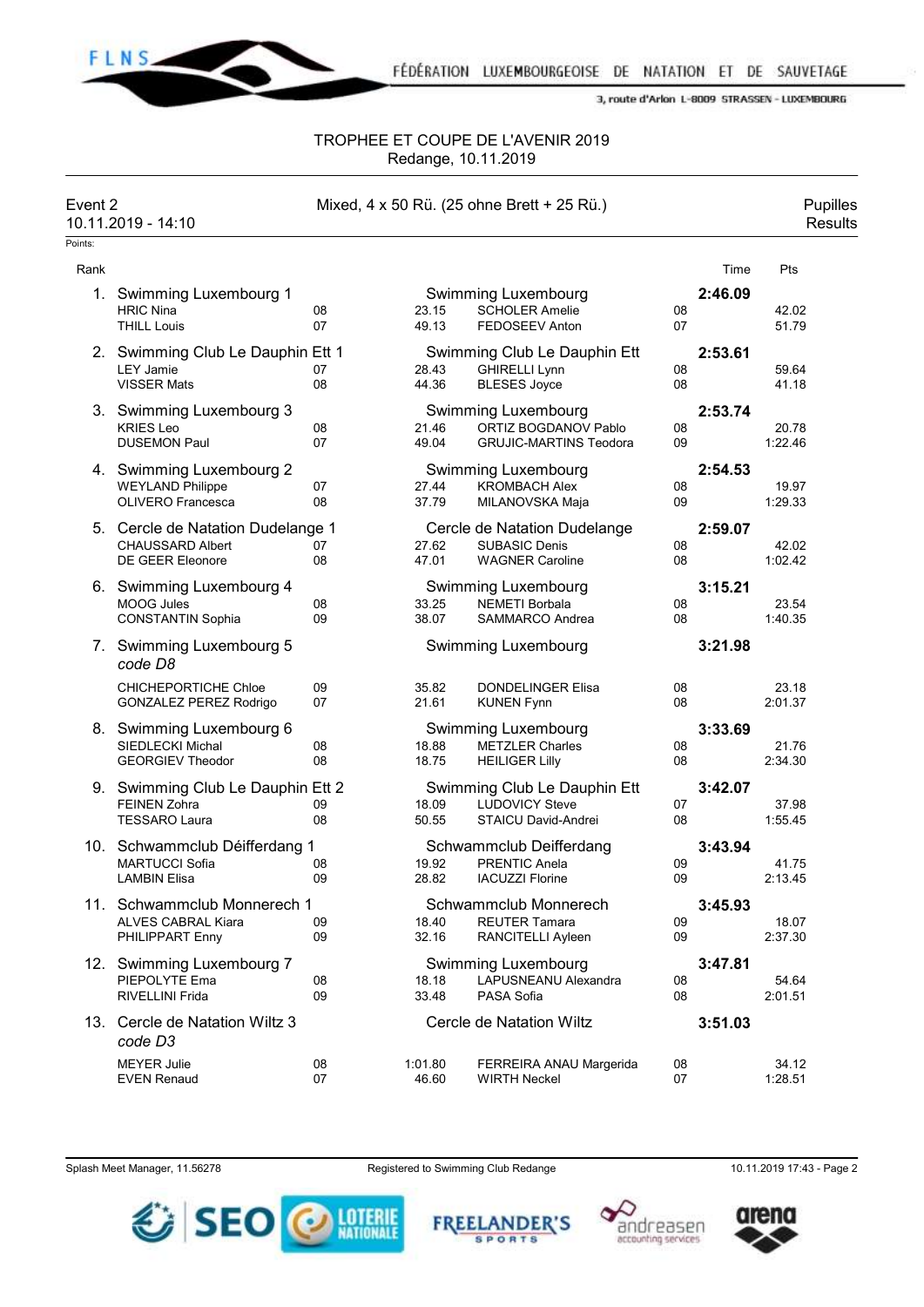

## TROPHEE ET COUPE DE L'AVENIR 2019 Redange, 10.11.2019

## Event 2, Mixed, 4 x 50 Rü. (25 ohne Brett + 25 Rü.), Pupilles

| Rank<br>14. | Schwammclub Déifferdang 2<br>code D6                    |          |                | Schwammclub Deifferdang                         | Time<br>3:55.63 | Pts              |
|-------------|---------------------------------------------------------|----------|----------------|-------------------------------------------------|-----------------|------------------|
|             | KONIECZKO Nathan<br>LESCEUX Timeo                       | 08<br>08 | 28.03<br>37.33 | DEHALLEUX Lukas<br><b>GFORGES Valentin</b>      | 08<br>08        | 19.70<br>2:30.57 |
|             | 15. Cercle Nautique Pétange 1<br>code D8                |          |                | Cercle Nautique Petange                         | 5:09.67         |                  |
|             | ALEXANDRE PEDROSA Gabriela 09<br>DA SILVA PEIXOTO Luana | 08       | 22.71<br>23.38 | FADIA DJABI Fatima Deolinda<br>GONCALVES Afonso | 09<br>07        | 19.30<br>4:04.28 |

| Event 3            | Mixed, 4 x 25m Breaststroke | Poussins |
|--------------------|-----------------------------|----------|
| 10.11.2019 - 14:30 |                             | Results  |
| Points:            |                             |          |

| Rank |                                                                                       |                     |                                                                                  |          | Time               | Pts |
|------|---------------------------------------------------------------------------------------|---------------------|----------------------------------------------------------------------------------|----------|--------------------|-----|
|      | 1. Swimming Luxembourg 1<br><b>KIDD Alexander</b><br><b>BARTHEL Emma</b>              | 1:32.22<br>09<br>10 | Swimming Luxembourg<br><b>CARNEIRO Vasco</b><br><b>BEHLIL Alp</b>                | 10<br>09 | 1:32.12            |     |
|      | 2. Schwammclub Déifferdang 1<br><b>THILL Hugo</b><br><b>REINESCH Inaki</b>            | 29.93<br>09<br>09   | Schwammclub Deifferdang<br><b>MAIT-RABBI Nizar</b><br><b>CRUJEIRA NEVES Ines</b> | 09<br>10 | 1:40.46<br>1:10.53 |     |
|      | 3. Schwammclub Monnerech 1<br><b>VALENTINI Stefano</b><br><b>KIRCH Emma</b>           | 52.09<br>09<br>11   | Schwammclub Monnerech<br><b>ZAUSA Giulio</b><br><b>BORDAS Anatole</b>            | 09<br>09 | 1:40.89<br>48.80   |     |
|      | 4. Swimming Luxembourg 2<br><b>LEONARD Leni</b><br><b>STALAUSKAS Tadas</b>            | 10<br>50.16<br>09   | Swimming Luxembourg<br>MOOG Paul<br><b>PAVELEK Mira</b>                          | 10<br>10 | 1:42.37<br>52.21   |     |
|      | 5. Cercle de Natation Dudelange 1<br>REDING Deyan<br><b>RESL Dana</b>                 | 49.96<br>09<br>11   | Cercle de Natation Dudelange<br><b>WAGNER Sandra</b><br><b>ONOFRIO Gabriel</b>   | 11<br>10 | 1:44.68<br>54.72   |     |
|      | 6. Swimming Luxembourg 3<br><b>TROIA REVERTE Giacomo</b><br><b>NIKITINA Dana</b>      | 53.93<br>09<br>10   | Swimming Luxembourg<br><b>BENTO Rodrigo</b><br><b>BARANCZYK Leon</b>             | 10<br>09 | 1:49.19<br>55.26   |     |
|      | 7. Swimming Club Le Dauphin Ett 1<br><b>STAICU Razvan</b><br><b>ALBERSMEYER Neele</b> | 10<br>59.26<br>10   | Swimming Club Le Dauphin Ett<br><b>FALTZ Aleksandar</b><br><b>LANNERS Mia</b>    | 09<br>10 | 1:53.21<br>53.95   |     |
|      | 8. Schwammclub Déifferdang 2<br>SANTINI DE ALMEIDA Nilson<br><b>PEETERS Simon</b>     | 1:17.19<br>09<br>09 | Schwammclub Deifferdang<br><b>FLEURY Marie</b><br><b>PRENTIC Anel</b>            | 10<br>10 | 1:53.70<br>36.51   |     |
|      | 9. Swimming Luxembourg 4<br><b>COLLOMB Robin</b><br>YANKOVA Neda                      | 59.21<br>10<br>10   | <b>Swimming Luxembourg</b><br><b>RICHETTA Alexander</b><br>SHCHERBAKOV Simon     | 10<br>10 | 1:54.29<br>55.08   |     |
|      | 10. Cercle de Natation Dudelange 2<br><b>EINRICK Sarah</b><br><b>WIRION Tunn</b>      | 2:00.60<br>10<br>10 | Cercle de Natation Dudelange<br><b>KLOCKER Mateo</b><br><b>SASSI Yanis</b>       | 10<br>10 | 2:00.58            |     |
|      |                                                                                       |                     |                                                                                  |          |                    |     |

Splash Meet Manager, 11.56278 Registered to Swimming Club Redange 10.11.2019 17:43 - Page 3



**FREELANDER'S SPORTS** 



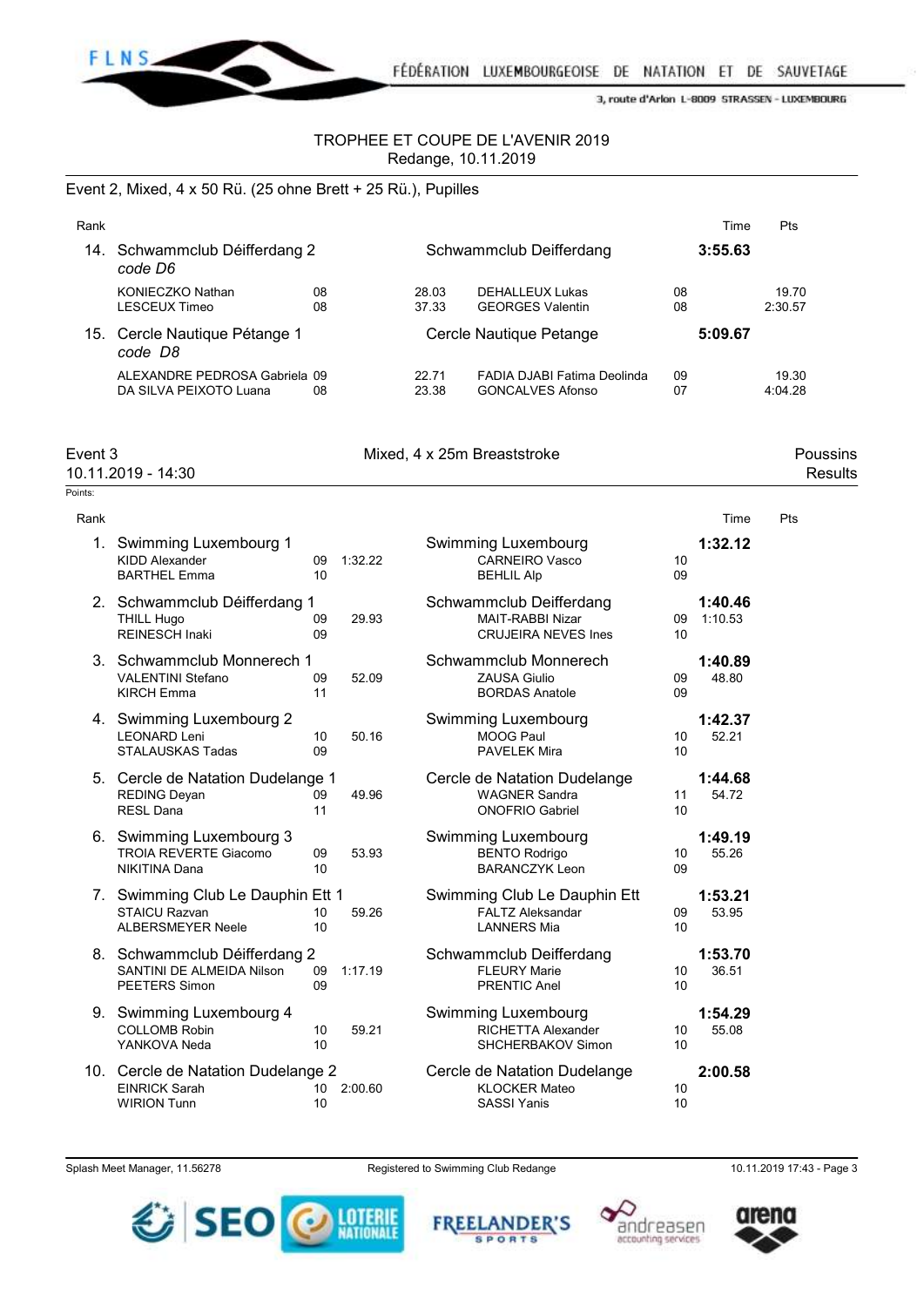

## TROPHEE ET COUPE DE L'AVENIR 2019 Redange, 10.11.2019

|  |  |  | Event 3, Mixed, 4 x 25m Breaststroke, Poussins |  |
|--|--|--|------------------------------------------------|--|
|--|--|--|------------------------------------------------|--|

| Rank |                                                      |          |         |                                             |          | Time    | Pts |
|------|------------------------------------------------------|----------|---------|---------------------------------------------|----------|---------|-----|
| 11   | Schwammclub Monnerech 2<br>code B13                  |          |         | Schwammclub Monnerech                       |          | 2:05.64 |     |
|      | <b>VANOLI Matteo</b><br>KOROGLANOGLOU Lenia          | 10<br>11 | 58.68   | MELCHIOR OTRADINA Leonardo 09<br>OFSCH Noah | 09       | 1:06.96 |     |
|      | 12. Cercle Nautique Pétange 1<br>Code B <sub>2</sub> |          |         | Cercle Nautique Petange                     |          | 2:57.22 |     |
|      | <b>BARBOSA DIAS Theo</b><br><b>DOS SANTOS Mara</b>   | 10<br>11 | 1:40.27 | <b>FELLER Lily</b><br><b>SCHEECK Lennox</b> | 11<br>10 | 1:16.95 |     |

| Event 4            | Mixed, 4 x 50 m Losentscheid Kr-Br-Rü-De | Pupilles |
|--------------------|------------------------------------------|----------|
| 10.11.2019 - 14:40 |                                          | Results  |

Points:

| Rank |                                                                                        |          |                |                                                                                  |          | Time    | Pts              |
|------|----------------------------------------------------------------------------------------|----------|----------------|----------------------------------------------------------------------------------|----------|---------|------------------|
| 1.   | Swimming Luxembourg 1<br>FEDOSEEV Anton<br><b>HRIC Nina</b>                            | 07<br>08 | 18.26<br>42.71 | Swimming Luxembourg<br><b>SCHOLER Amelie</b><br><b>WEYLAND Philippe</b>          | 08<br>07 | 2:30.10 | 40.11<br>49.02   |
|      | 2. Swimming Luxembourg 2<br><b>THILL Louis</b><br><b>ORTIZ BOGDANOV Pablo</b>          | 07<br>08 | 25.82<br>33.77 | Swimming Luxembourg<br><b>OLIVERO Francesca</b><br><b>GRUJIC-MARTINS Teodora</b> | 08<br>09 | 2:35.67 | 35.11<br>1:00.97 |
|      | 3. Swimming Club Le Dauphin Ett 1<br><b>BLESES Joyce</b><br><b>ALBERS Emely</b>        | 08<br>08 | 26.50<br>42.40 | Swimming Club Le Dauphin Ett<br><b>VISSER Mats</b><br><b>LEY Jamie</b>           | 08<br>07 | 2:41.12 | 41.48<br>50.74   |
|      | 4. Cercle de Natation Dudelange 1<br><b>CHAUSSARD Albert</b><br><b>WAGNER Caroline</b> | 07<br>08 | 24.20<br>42.95 | Cercle de Natation Dudelange<br><b>SVEEN Harald</b><br><b>DE GEER Eleonore</b>   | 08<br>08 | 2:46.70 | 37.81<br>1:01.74 |
|      | 5. Swimming Luxembourg 3<br>code R1                                                    |          |                | Swimming Luxembourg                                                              |          | 2:47.36 |                  |
|      | SAMMARCO Andrea<br><b>GONZALEZ PEREZ Rodrigo</b>                                       | 08<br>07 | 38.46<br>27.36 | <b>KRIES Leo</b><br>MILANOVSKA Maja                                              | 08<br>09 |         | 18.60<br>1:22.94 |
|      | 6. Swimming Luxembourg 4<br>MOOG Jules<br><b>CONSTANTIN Sophia</b>                     | 08<br>09 | 18.20<br>26.67 | Swimming Luxembourg<br><b>NEMETI Borbala</b><br><b>KROMBACH Alex</b>             | 08<br>08 | 2:51.19 | 21.56<br>1:44.76 |
|      | 7. Schwammclub Déifferdang 1<br><b>MARTUCCI Sofia</b><br><b>LAMBIN Elisa</b>           | 08<br>09 | 52.18<br>37.90 | Schwammclub Deifferdang<br><b>PRENTIC Anela</b><br><b>GEORGES Violette</b>       | 09<br>08 | 3:01.12 | 27.48<br>1:03.56 |
|      | 8. Swimming Luxembourg 6<br>code D7                                                    |          |                | Swimming Luxembourg                                                              |          | 3:05.83 |                  |
|      | SIEDLECKI Michal<br><b>HEILIGER Lilly</b>                                              | 08<br>08 | 20.72<br>44.07 | <b>METZLER Charles</b><br><b>GEORGIEV Theodor</b>                                | 08<br>08 |         | 18.51<br>1:42.53 |
|      | 9. Swimming Club Le Dauphin Ett 2<br><b>STAICU David-Andrei</b><br><b>FEINEN Zohra</b> | 08<br>09 | 31.38<br>18.34 | Swimming Club Le Dauphin Ett<br><b>LUDOVICY Steve</b><br><b>BRITZ Lea</b>        | 07<br>09 | 3:11.42 | 34.86<br>1:46.84 |

Splash Meet Manager, 11.56278 Registered to Swimming Club Redange 10.11.2019 17:43 - Page 4



**FREELANDER'S SPORTS** 



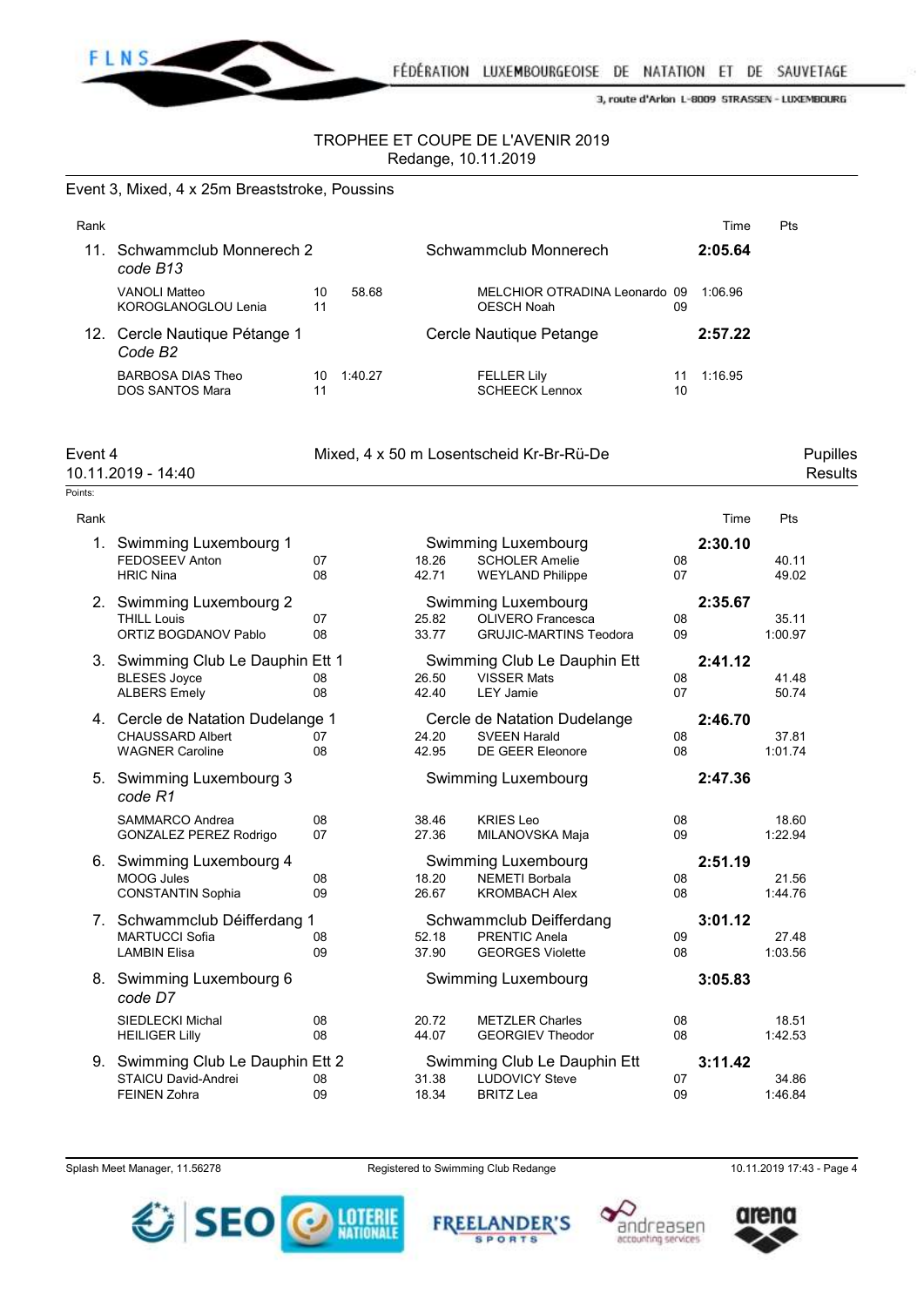

## TROPHEE ET COUPE DE L'AVENIR 2019 Redange, 10.11.2019

## Event 4, Mixed, 4 x 50 m Losentscheid Kr-Br-Rü-De, Pupilles

| Rank            |                                                                                        |          |                  |                                                                           |          | Time    | Pts              |
|-----------------|----------------------------------------------------------------------------------------|----------|------------------|---------------------------------------------------------------------------|----------|---------|------------------|
| 10 <sub>1</sub> | Cercle de Natation Wiltz 2<br>MELOUANE AMAHZOUNE Adam 08<br><b>EVEN Renaud</b>         | 07       | 44.70<br>31.03   | Cercle de Natation Wiltz<br><b>MEYER Julie</b><br><b>ESCHETTE Louis</b>   | 08<br>07 | 3:15.22 |                  |
| 11.             | Swimming Luxembourg 5<br>code D8                                                       |          |                  | Swimming Luxembourg                                                       |          | 3:19.06 |                  |
|                 | <b>DUSEMON Paul</b><br><b>CHICHEPORTICHE Chloe</b>                                     | 07<br>09 | 25.98<br>24.30   | <b>KUNEN Fynn</b><br><b>DONDELINGER Elisa</b>                             | 08<br>08 |         | 41.85<br>1:46.93 |
|                 | 12. Schwammclub Déifferdang 2<br><b>KONIECZKO Nathan</b><br><b>LESCEUX Timeo</b>       | 08<br>08 | 32.20<br>21.89   | Schwammclub Deifferdang<br><b>DEHALLEUX Lukas</b><br><b>FRADET Maelle</b> | 08<br>09 | 3:22.67 | 25.57<br>2:03.01 |
| 13.             | Swimming Luxembourg 7<br>PIFPOI YTF Fma<br>LAPUSNEANU Alexandra                        | 08<br>08 | 1:03.71<br>29.59 | Swimming Luxembourg<br>RIVELLINI Frida<br>PASA Sofia                      | 09<br>08 | 3:23.15 | 26.92<br>1:22.93 |
| 14              | Schwammclub Monnerech 1<br>code R1                                                     |          |                  | Schwammclub Monnerech                                                     |          | 3:28.11 |                  |
|                 | <b>CALMES Liz</b><br>PHILIPPART Enny                                                   | 08<br>09 | 1:02.18<br>18.64 | <b>REUTER Tamara</b><br>RANCITELLI Ayleen                                 | 09<br>09 |         | 18.14<br>1:49.15 |
|                 | 15. Cercle Nautique Pétange 1<br>DA SILVA PEIXOTO Luana<br>FADIA DJABI Fatima Deolinda | 08<br>09 | 50.37<br>29.62   | Cercle Nautique Petange<br>ANISKO Leonard<br><b>AVEZ Paule Audrey</b>     | 08<br>08 | 4:03.71 | 43.00<br>2:00.72 |

| Event 5                        |                                       |                 | Girls, 50m Backstroke        |         |         |  |  |
|--------------------------------|---------------------------------------|-----------------|------------------------------|---------|---------|--|--|
|                                | 10.11.2019 - 14:55                    |                 |                              |         | Results |  |  |
| Points:                        |                                       |                 |                              |         |         |  |  |
| Rank                           |                                       | YB              |                              | Time    | Pts     |  |  |
| 1.                             | <b>PAVELEK Mira</b>                   | 10              | Swimming Luxembourg          | 44.08   |         |  |  |
| $2_{-}$                        | <b>LEONARD Leni</b>                   | 10              | Swimming Luxembourg          | 45.30   |         |  |  |
|                                | 3. BARTHEL Emma                       | 10              | Swimming Luxembourg          | 45.35   |         |  |  |
| 4.                             | <b>WAGNER Sandra</b>                  | 11              | Cercle de Natation Dudelange | 48.59   |         |  |  |
|                                | 5. RESL Dana                          | 11              | Cercle de Natation Dudelange | 50.13   |         |  |  |
| 6.                             | NIKITINA Dana                         | 10              | Swimming Luxembourg          | 50.40   |         |  |  |
| $7_{\scriptscriptstyle{\sim}}$ | <b>DONDELINGER Eila</b>               | 10              | Swimming Club Le Dauphin Ett | 50.53   |         |  |  |
|                                | 8. ALBERSMEYER Neele                  | 10              | Swimming Club Le Dauphin Ett | 54.84   |         |  |  |
|                                | 9. FLEURY Marie                       | 10              | Schwammclub Deifferdang      | 54.93   |         |  |  |
| 10.                            | <b>DOS SANTOS Mara</b>                | 11              | Cercle Nautique Petange      | 57.38   |         |  |  |
| 11.                            | <b>AVEZ Emmanuelle Eden</b>           | 10              | Cercle Nautique Petange      | 59.57   |         |  |  |
| 12.                            | KIRCH Emma                            | 11              | Schwammclub Monnerech        | 1:00.28 |         |  |  |
|                                | 13. LANNERS Mia                       | 10 <sup>°</sup> | Swimming Club Le Dauphin Ett | 1:00.51 |         |  |  |
|                                | 14. RENOIR Anna                       | 11              | Swimming Club Redange        | 1:01.39 |         |  |  |
|                                | 15. EINRICK Sarah                     | 10 <sup>°</sup> | Cercle de Natation Dudelange | 1:02.37 |         |  |  |
|                                | 16. THINNES Liz                       | 10              | Schwammclub Monnerech        | 1:06.52 |         |  |  |
| 17.                            | KOROGLANOGLOU Lenia                   | 11              | Schwammclub Monnerech        | 1:10.27 |         |  |  |
|                                | 18. FELLER Lily                       | 11              | Cercle Nautique Petange      | 1:13.22 |         |  |  |
| DSQ                            | <b>CRUJEIRA NEVES Ines</b><br>code D6 | 10              | Schwammclub Deifferdang      |         |         |  |  |

Splash Meet Manager, 11.56278 Registered to Swimming Club Redange 10.11.2019 17:43 - Page 5









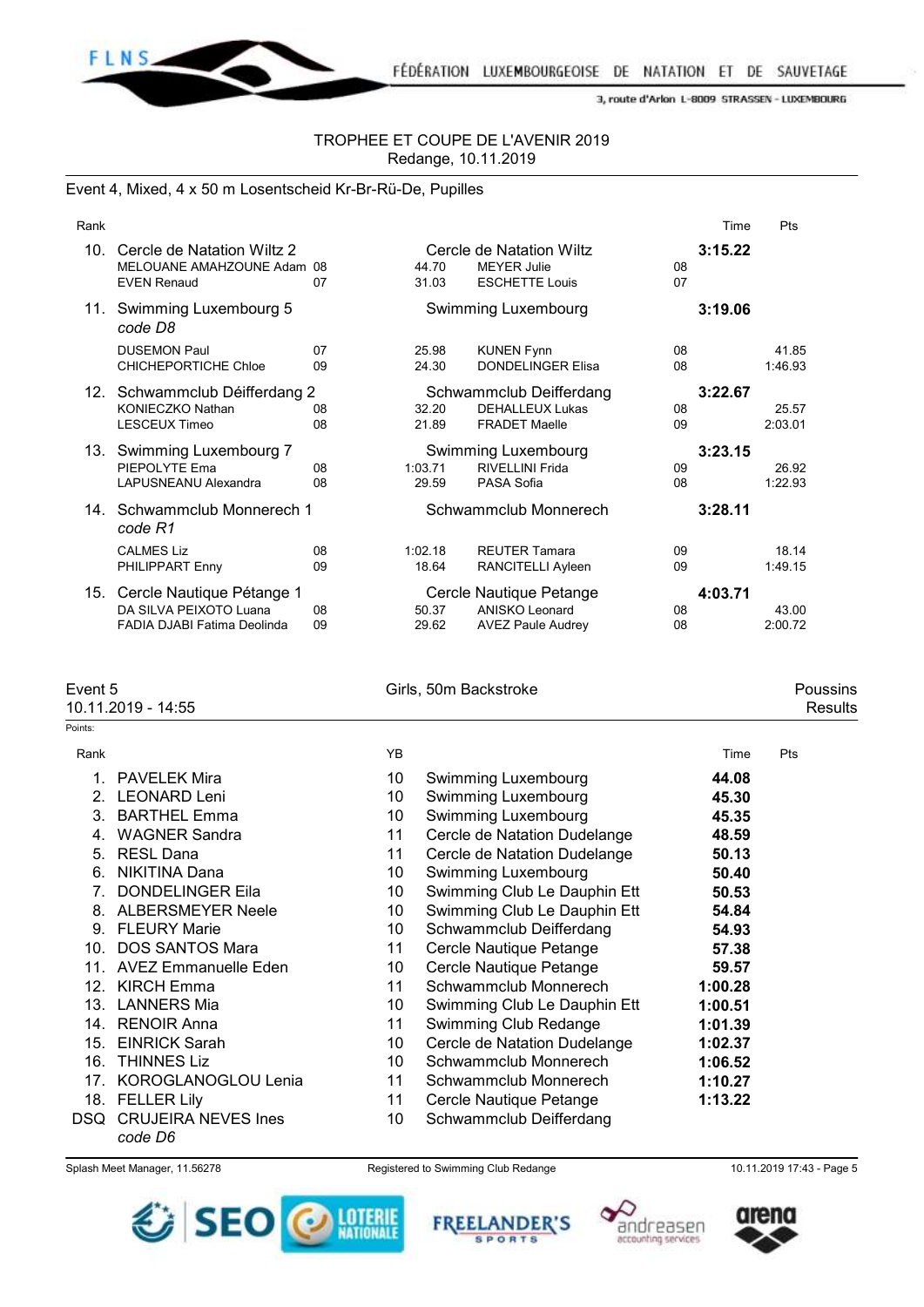

## TROPHEE ET COUPE DE L'AVENIR 2019 Redange, 10.11.2019

|         | Event 5, Girls, 50m Backstroke, Poussins    |                       |                                                  |                |                            |
|---------|---------------------------------------------|-----------------------|--------------------------------------------------|----------------|----------------------------|
| Rank    |                                             | YB                    |                                                  | Time           | Pts                        |
|         | DSQ YANKOVA Neda<br>code D8                 | 10                    | Swimming Luxembourg                              |                |                            |
|         | DNS VICENTE TEIXEIRA Iris<br>DNS SEIL Judie | 10 <sup>°</sup><br>10 | Schwammclub Monnerech<br>Swimming Club Redange   |                |                            |
| Event 6 | 10.11.2019 - 15:10                          |                       | Boys, 50m Backstroke                             |                | Poussins<br><b>Results</b> |
| Points: |                                             |                       |                                                  |                |                            |
| Rank    |                                             | YB                    |                                                  | Time           | Pts                        |
|         | 1. REINESCH Inaki                           | 09                    | Schwammclub Deifferdang                          | 40.67          |                            |
|         | 2. VALENTINI Stefano                        | 09                    | Schwammclub Monnerech                            | 41.03          |                            |
|         | 3. KIDD Alexander                           | 09                    | <b>Swimming Luxembourg</b>                       | 42.06          |                            |
|         | 4. REDING Deyan                             | 09                    | Cercle de Natation Dudelange                     | 43.66          |                            |
|         | 5. CARNEIRO Vasco                           | 10 <sup>°</sup>       | <b>Swimming Luxembourg</b>                       | 44.23          |                            |
|         | 6. MAIT-RABBI Nizar                         | 09                    | Schwammclub Deifferdang                          | 45.02          |                            |
|         | 7. BEHLIL Alp                               | 09                    | Swimming Luxembourg                              | 45.61          |                            |
|         | 8. THILL Hugo                               | 09                    | Schwammclub Deifferdang                          | 45.65          |                            |
|         | 9. BORDAS Anatole                           | 09                    | Schwammclub Monnerech                            | 47.02          |                            |
|         | 10. SANTINI DE ALMEIDA Nilson               | 09                    | Schwammclub Deifferdang                          | 48.59          |                            |
|         | 11. PRENTIC Anel                            | 10                    | Schwammclub Deifferdang                          | 48.69          |                            |
|         | 12. STALAUSKAS Tadas                        | 09                    | Swimming Luxembourg                              | 48.97          |                            |
|         | 13. ZAUSA Giulio                            | 09                    | Schwammclub Monnerech                            | 49.73          |                            |
|         | 14. FALTZ Aleksandar                        | 09                    | Swimming Club Le Dauphin Ett                     | 50.24          |                            |
|         | 15. MOOG Paul<br>16. SCHEECK Lennox         | 10                    | <b>Swimming Luxembourg</b>                       | 50.47          |                            |
|         | 17. FABER Max                               | 10                    | Cercle Nautique Petange                          | 51.68          |                            |
|         | 18. RENOIR Tun                              | 09<br>09              | Schwammclub Monnerech                            | 52.74          |                            |
|         | 19. PEETERS Simon                           | 09                    | Swimming Club Redange<br>Schwammclub Deifferdang | 52.76<br>53.38 |                            |
|         | 20. BARANCZYK Leon                          | 09                    | Swimming Luxembourg                              | 53.55          |                            |
|         | 21. BENTO Rodrigo                           | 10                    | Swimming Luxembourg                              | 54.54          |                            |
|         | 22. COLLOMB Robin                           | 10                    | Swimming Luxembourg                              | 55.26          |                            |
|         | 23. VANOLI Matteo                           | 10 <sup>°</sup>       | Schwammclub Monnerech                            | 55.69          |                            |
|         | 24. SASSI Yanis                             | 10                    | Cercle de Natation Dudelange                     | 55.88          |                            |
|         | 25. SHCHERBAKOV Simon                       | 10                    | Swimming Luxembourg                              | 56.37          |                            |
|         | 26. MELCHIOR OTRADINA Leonardo              | 09                    | Schwammclub Monnerech                            | 56.58          |                            |
|         | 27. TROIA REVERTE Giacomo                   | 09                    | Swimming Luxembourg                              | 56.92          |                            |
|         | 28. STAICU Razvan                           | 10 <sup>°</sup>       | Swimming Club Le Dauphin Ett                     | 57.37          |                            |
|         | 29. WIRION Tunn                             | 10 <sup>°</sup>       | Cercle de Natation Dudelange                     | 58.18          |                            |
|         | 30. ZANAROLI Renzo                          | 10 <sup>°</sup>       | Cercle de Natation Dudelange                     | 59.88          |                            |
|         | 31. OESCH Noah                              | 09                    | Schwammclub Monnerech                            | 1:00.19        |                            |
|         | 32. RICHETTA Alexander                      | 10 <sup>°</sup>       | Swimming Luxembourg                              | 1:00.55        |                            |
|         | 33. KLOCKER Mateo                           | 10 <sup>°</sup>       | Cercle de Natation Dudelange                     | 1:01.01        |                            |
|         | 34. LAFORGIA Pietro                         | 09                    | Swimming Club Le Dauphin Ett                     | 1:02.19        |                            |
|         | 35. WEYLAND Yann                            | 10 <sup>°</sup>       | Swimming Club Le Dauphin Ett                     | 1:04.78        |                            |
|         | 36. ONOFRIO Gabriel                         | 10                    | Cercle de Natation Dudelange                     | 1:07.03        |                            |









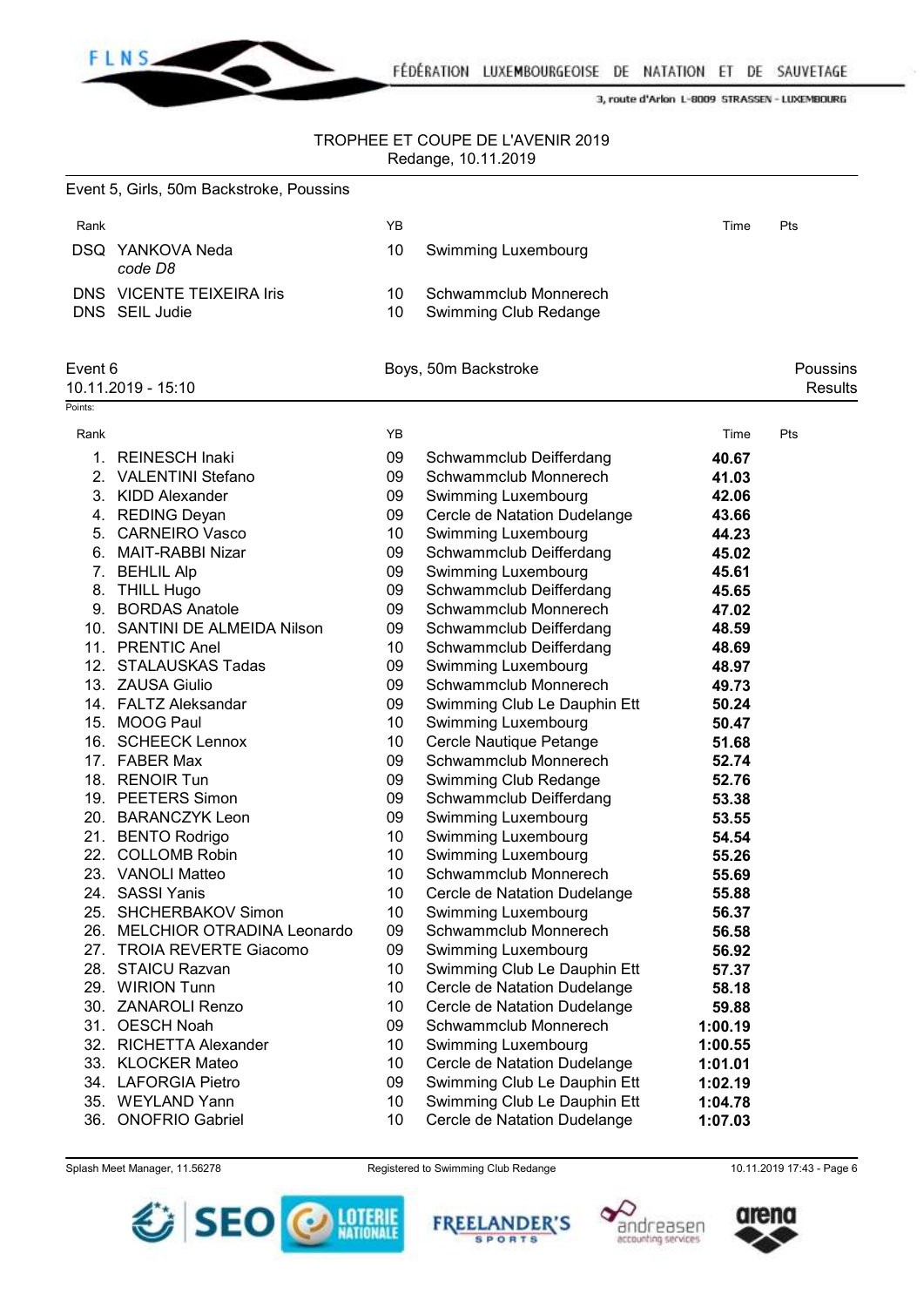FÉDÉRATION LUXEMBOURGEOISE DE NATATION ET DE SAUVETAGE

3, route d'Arlon L-8009 STRASSEN - LUXEMBOURG

## TROPHEE ET COUPE DE L'AVENIR 2019 Redange, 10.11.2019

|         | Event 6, Boys, 50m Backstroke, Poussins                                    |                |                                                                                                                                |                    |                     |
|---------|----------------------------------------------------------------------------|----------------|--------------------------------------------------------------------------------------------------------------------------------|--------------------|---------------------|
| Rank    |                                                                            | YB             |                                                                                                                                | Time               | Pts                 |
|         | DSQ BARBOSA DIAS Theo                                                      | 10             | Cercle Nautique Petange<br>D3 - swimmer did not stay upon his back throughout the race except when executing the turn (SW 6.3) |                    |                     |
|         | DNS RUIZ AGUILAR Francisco<br>DNS CARDOSO COSTA Diogo<br>DNS STREVELER Max | 09<br>09<br>09 | Schwammclub Monnerech<br>Cercle de Natation Dudelange<br>Swimming Club Redange                                                 |                    |                     |
| Event 7 | 10.11.2019 - 15:30                                                         |                | Girls, 100m Medley                                                                                                             |                    | Pupilles<br>Results |
| Points: |                                                                            |                |                                                                                                                                |                    |                     |
| Rank    |                                                                            | YB             |                                                                                                                                | Time               | Pts                 |
|         | 1. SCHOLER Amelie<br>2. BLESES Joyce                                       | 08<br>08       | Swimming Luxembourg<br>Swimming Club Le Dauphin Ett                                                                            | 1:17.64<br>1:18.36 |                     |
|         | 3. HRIC Nina                                                               | 08             | Swimming Luxembourg                                                                                                            | 1:19.90            |                     |
|         | 4. OLIVERO Francesca<br>5. DE GEER Eleonore                                | 08<br>08       | Swimming Luxembourg<br>Cercle de Natation Dudelange                                                                            | 1:24.60<br>1:28.29 |                     |
|         | 6. MILANOVSKA Maja                                                         | 09             | Swimming Luxembourg                                                                                                            | 1:28.35            |                     |
|         | 7. GRUJIC-MARTINS Teodora                                                  | 09             | Swimming Luxembourg                                                                                                            | 1:28.56            |                     |
|         | 8. GHIRELLI Lynn                                                           | 08             | Swimming Club Le Dauphin Ett                                                                                                   | 1:30.32            |                     |
|         | 9. CONSTANTIN Sophia                                                       | 09             | Swimming Luxembourg                                                                                                            | 1:31.03            |                     |
|         | 10. WAGNER Caroline                                                        | 08             | Cercle de Natation Dudelange                                                                                                   | 1:31.63            |                     |
|         | 11. ALBERS Emely                                                           | 08             | Swimming Club Le Dauphin Ett                                                                                                   | 1:32.09            |                     |
|         | 12. MARTUCCI Sofia                                                         | 08             | Schwammclub Deifferdang                                                                                                        | 1:32.26            |                     |
|         | 13. DONDELINGER Elisa                                                      | 08             | Swimming Luxembourg                                                                                                            | 1:32.40            |                     |
|         | 14. NEMETI Borbala                                                         | 08             | Swimming Luxembourg                                                                                                            | 1:32.66            |                     |
|         | 15. PHILIPPART Enny                                                        | 09             | Schwammclub Monnerech                                                                                                          | 1:34.03            |                     |
|         | 16. AVEZ Paule Audrey                                                      | 08             | Cercle Nautique Petange                                                                                                        | 1:34.17            |                     |
|         | 17. PRENTIC Anela                                                          | 09             | Schwammclub Deifferdang                                                                                                        | 1:36.28            |                     |
|         | 18. LAMBIN Elisa                                                           | 09             | Schwammclub Deifferdang                                                                                                        | 1:36.99            |                     |
|         | 19. PIEPOLYTE Ema                                                          | 08             | Swimming Luxembourg                                                                                                            | 1:39.31            |                     |
|         | 20. REUTER Tamara                                                          | 09             | Schwammclub Monnerech                                                                                                          | 1:40.31            |                     |
|         | 21. FEINEN Zohra                                                           | 09             | Swimming Club Le Dauphin Ett                                                                                                   | 1:40.61            |                     |
|         | 22. HEILIGER Lilly                                                         | 08             | Swimming Luxembourg                                                                                                            | 1:40.77            |                     |
|         | 23. GEORGES Violette                                                       | 08             | Schwammclub Deifferdang                                                                                                        | 1:40.82            |                     |
|         | 24. SMITH Josephine                                                        | 09             | Swimming Club Redange                                                                                                          | 1:40.98            |                     |
|         | 25. OLINGER Lilli                                                          | 09             | Swimming Club Redange                                                                                                          | 1:41.26            |                     |
|         | 26. PASA Sofia                                                             | 08             | Swimming Luxembourg                                                                                                            | 1:44.51            |                     |
|         | 27. FRADET Maelle                                                          | 09             | Schwammclub Deifferdang                                                                                                        | 1:47.10            |                     |
| 28.     | <b>BECK Alyson</b>                                                         | 09             | Swimming Club Redange                                                                                                          | 1:48.60            |                     |
|         | 29. BRITZ Lea                                                              | 09             | Swimming Club Le Dauphin Ett                                                                                                   | 1:52.25            |                     |
|         | 30. FERREIRA ANAU Margerida                                                | 08             | Cercle de Natation Wiltz                                                                                                       | 1:52.45            |                     |
| 31.     | NOTHUM June<br>32. ALVES CABRAL Kiara                                      | 09             | Swimming Club Redange                                                                                                          | 1:54.55            |                     |
|         | 33. CANDASAMY Mythili                                                      | 09             | Schwammclub Monnerech                                                                                                          | 1:56.10            |                     |
| 34.     | LAPUSNEANU Alexandra                                                       | 09<br>08       | Swimming Club Le Dauphin Ett<br>Swimming Luxembourg                                                                            | 1:58.85<br>2:03.46 |                     |
|         | 35. RANCITELLI Ayleen                                                      | 09             | Schwammclub Monnerech                                                                                                          | 2:05.55            |                     |
| 36.     | <b>TESSARO Laura</b>                                                       | 08             | Swimming Club Le Dauphin Ett                                                                                                   | 2:06.32            |                     |
|         |                                                                            |                |                                                                                                                                |                    |                     |

Splash Meet Manager, 11.56278 Registered to Swimming Club Redange 10.11.2019 17:43 - Page 7

FLNS.



**FREELANDER'S** 



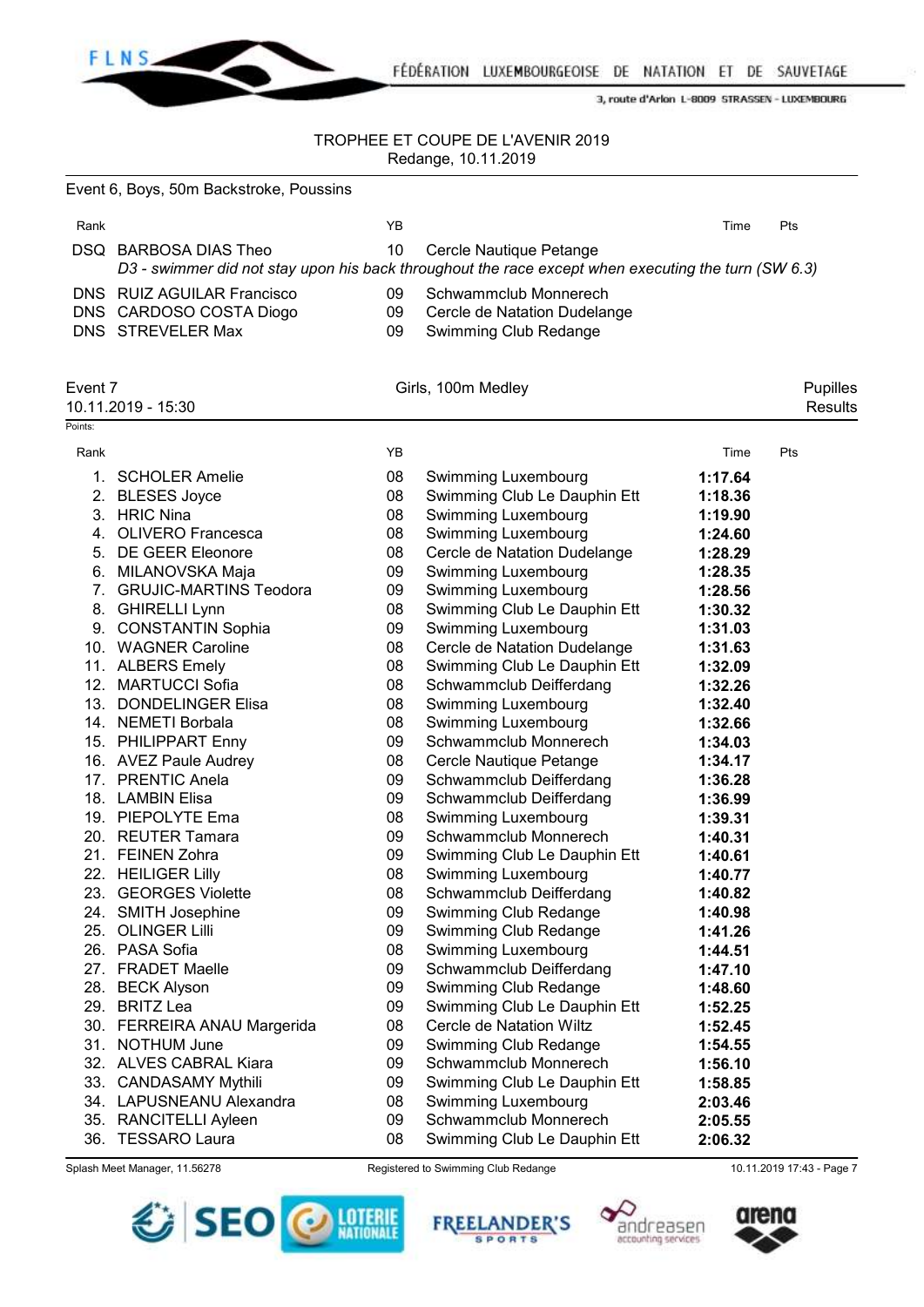FLNS.

FÉDÉRATION LUXEMBOURGEOISE DE NATATION ET DE SAUVETAGE

3, route d'Arlon L-8009 STRASSEN - LUXEMBOURG

## TROPHEE ET COUPE DE L'AVENIR 2019 Redange, 10.11.2019

Event 7, Girls, 100m Medley, Pupilles

| Rank    |                                                                            | YB |                                                                                                                                 | Time    | Pts             |
|---------|----------------------------------------------------------------------------|----|---------------------------------------------------------------------------------------------------------------------------------|---------|-----------------|
|         | 37. IACUZZI Florine                                                        | 09 | Schwammclub Deifferdang                                                                                                         | 2:08.01 |                 |
|         | 38. MEYER Julie                                                            | 08 | Cercle de Natation Wiltz                                                                                                        | 2:34.32 |                 |
|         | DSQ RIVELLINI Frida                                                        | 09 | Swimming Luxembourg                                                                                                             |         |                 |
|         |                                                                            |    | B5 - body not kept on the breast, except at the turn, after the touch of the wall (SW 7.2)                                      |         |                 |
|         | DSQ CHICHEPORTICHE Chloe                                                   | 09 | Swimming Luxembourg<br>M2 - section was not finished in accordance with the rule which applies to the stroke concerned (SW 9.3) |         |                 |
|         | DNS CALMES Liz                                                             | 08 | Schwammclub Monnerech                                                                                                           |         |                 |
|         |                                                                            |    |                                                                                                                                 |         |                 |
| Event 8 |                                                                            |    | Boys, 100m Medley                                                                                                               |         | <b>Pupilles</b> |
|         | 10.11.2019 - 15:50                                                         |    |                                                                                                                                 |         | Results         |
| Points: |                                                                            |    |                                                                                                                                 |         |                 |
| Rank    |                                                                            | YB |                                                                                                                                 | Time    | Pts             |
|         | 1. CHAUSSARD Albert                                                        | 07 | Cercle de Natation Dudelange                                                                                                    | 1:13.82 |                 |
|         | 2. FEDOSEEV Anton                                                          | 07 | Swimming Luxembourg                                                                                                             | 1:13.90 |                 |
|         | 3. ESCHETTE Louis                                                          | 07 | Cercle de Natation Wiltz                                                                                                        | 1:20.35 |                 |
|         | 4. ORTIZ BOGDANOV Pablo                                                    | 08 | Swimming Luxembourg                                                                                                             | 1:20.60 |                 |
|         | 5. LEY Jamie                                                               | 07 | Swimming Club Le Dauphin Ett                                                                                                    | 1:20.62 |                 |
|         | 6. THILL Louis                                                             | 07 | Swimming Luxembourg                                                                                                             | 1:20.99 |                 |
|         | 7. VISSER Mats                                                             | 08 | Swimming Club Le Dauphin Ett                                                                                                    | 1:22.76 |                 |
|         | 8. GONZALEZ PEREZ Rodrigo                                                  | 07 | Swimming Luxembourg                                                                                                             | 1:24.22 |                 |
|         | 9. WEYLAND Philippe                                                        | 07 | Swimming Luxembourg                                                                                                             | 1:24.52 |                 |
|         | 10. KUNEN Fynn                                                             | 08 | Swimming Luxembourg                                                                                                             | 1:25.40 |                 |
|         | 11. PUETZ Jonah                                                            | 07 | Swimming Club Le Dauphin Ett                                                                                                    | 1:25.77 |                 |
|         | 12. WIRTH Neckel                                                           | 07 | Cercle de Natation Wiltz                                                                                                        | 1:26.80 |                 |
|         | 13. DUSEMON Paul                                                           | 07 | Swimming Luxembourg                                                                                                             | 1:26.89 |                 |
|         | 14. SAMMARCO Andrea                                                        | 08 | Swimming Luxembourg                                                                                                             | 1:27.10 |                 |
|         | 15. KROMBACH Alex                                                          | 08 | Swimming Luxembourg                                                                                                             | 1:29.23 |                 |
|         | 16. SUBASIC Denis                                                          | 08 | Cercle de Natation Dudelange                                                                                                    | 1:29.82 |                 |
|         | 17. KRIES Leo                                                              | 08 | Swimming Luxembourg                                                                                                             | 1:29.98 |                 |
|         | 18. LUDOVICY Steve                                                         | 07 | Swimming Club Le Dauphin Ett                                                                                                    | 1:30.02 |                 |
|         | 19. ANISKO Leonard                                                         | 08 | Cercle Nautique Petange                                                                                                         | 1:31.73 |                 |
|         | 20. GEORGIEV Theodor                                                       | 08 | Swimming Luxembourg                                                                                                             | 1:33.98 |                 |
|         | 21. MELOUANE AMAHZOUNE Adam                                                | 08 | Cercle de Natation Wiltz                                                                                                        | 1:36.29 |                 |
|         | 22. MOOG Jules                                                             | 08 | Swimming Luxembourg                                                                                                             | 1:36.57 |                 |
|         | 23. SIEDLECKI Michal                                                       | 08 | Swimming Luxembourg                                                                                                             | 1:36.74 |                 |
|         | 24. STAICU David-Andrei                                                    | 08 | Swimming Club Le Dauphin Ett                                                                                                    | 1:39.07 |                 |
|         | 25. DEHALLEUX Lukas                                                        | 08 | Schwammclub Deifferdang                                                                                                         | 1:42.07 |                 |
|         | 26. LESCEUX Timeo                                                          | 08 | Schwammclub Deifferdang                                                                                                         | 1:42.71 |                 |
|         | 27. EVEN Renaud                                                            | 07 | Cercle de Natation Wiltz                                                                                                        | 1:46.57 |                 |
|         | 28. SVEEN Harald                                                           | 08 | Cercle de Natation Dudelange                                                                                                    | 1:46.77 |                 |
|         | 29. PIRET Alexandre                                                        | 08 | Swimming Club Redange                                                                                                           | 1:49.92 |                 |
|         | 30. KONIECZKO Nathan                                                       | 08 | Schwammclub Deifferdang                                                                                                         | 1:50.43 |                 |
|         | DSQ METZLER Charles                                                        | 08 | Swimming Luxembourg                                                                                                             |         |                 |
|         | D7 - swimmer had not returned onto the back upon leaving the wall (SW 6.5) |    |                                                                                                                                 |         |                 |





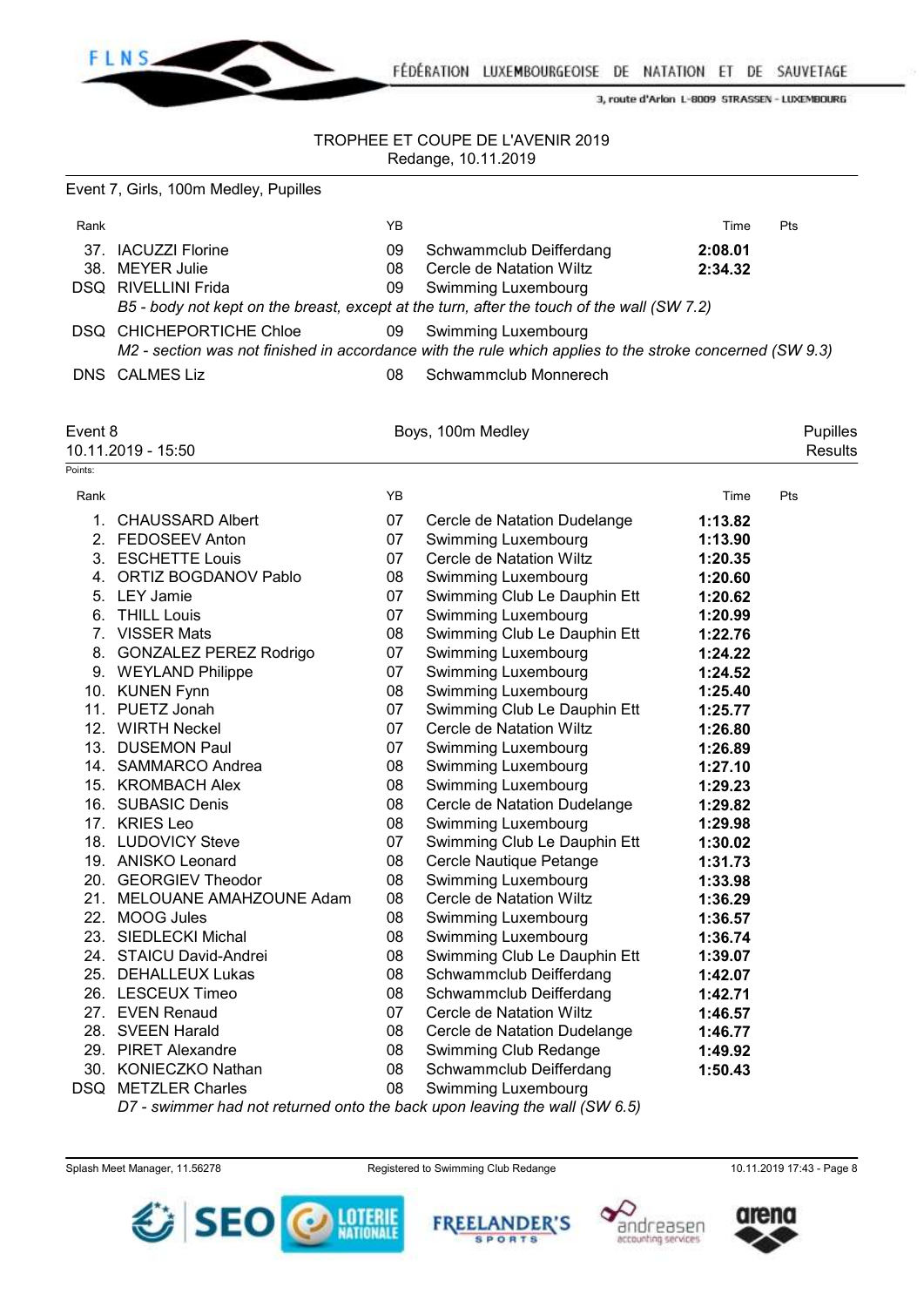

FÉDÉRATION LUXEMBOURGEOISE DE NATATION ET DE SAUVETAGE

3, route d'Arlon L-8009 STRASSEN - LUXEMBOURG

## TROPHEE ET COUPE DE L'AVENIR 2019 Redange, 10.11.2019

|         | Event 8, Boys, 100m Medley, Pupilles                                                 |                       |         |                                                                                                                                    |          |                     |                     |
|---------|--------------------------------------------------------------------------------------|-----------------------|---------|------------------------------------------------------------------------------------------------------------------------------------|----------|---------------------|---------------------|
| Rank    |                                                                                      |                       | ΥB      |                                                                                                                                    |          | Time                | Pts                 |
|         | <b>DSQ GONCALVES Afonso</b><br>G2 - Starting before the starting signal (SW 4.4)     |                       | 07      | Cercle Nautique Petange                                                                                                            |          |                     |                     |
|         | DSQ MORPURGO Andreas                                                                 |                       | 08      | Swimming Luxembourg<br>M2 - section was not finished in accordance with the rule which applies to the stroke concerned (SW 9.3)    |          |                     |                     |
|         | <b>DSQ GEORGES Valentin</b><br>freestyle part (SW 5.1)                               |                       | 08      | Schwammclub Deifferdang<br>M3 - did not cover 1/4 of the distance in each style; backstroke, breaststroke or butterfly swimming in |          |                     |                     |
|         | DNS BECIROVIC Benjamin                                                               |                       | 07      | Swimming Club Redange                                                                                                              |          |                     |                     |
| Event 9 | 10.11.2019 - 16:10                                                                   |                       |         | Mixed, 4 x 25m Medley                                                                                                              |          |                     | Poussins<br>Results |
| Points: |                                                                                      |                       |         |                                                                                                                                    |          |                     |                     |
| Rank    |                                                                                      |                       |         |                                                                                                                                    |          | Time                | Pts                 |
|         | 1. Swimming Luxembourg 1<br>code R1                                                  |                       |         | Swimming Luxembourg                                                                                                                |          | 1:27.63             |                     |
|         | <b>LEONARD Leni</b><br><b>BARTHEL Emma</b>                                           | 10<br>10              | 1:22.77 | <b>CARNEIRO Vasco</b><br><b>BEHLIL Alp</b>                                                                                         | 10<br>09 | 4.86                |                     |
|         | 2. Swimming Luxembourg 2<br><b>PAVELEK Mira</b><br>STALAUSKAS Tadas                  | 10<br>09              | 49.49   | Swimming Luxembourg<br><b>MOOG Paul</b><br><b>KIDD Alexander</b>                                                                   | 10<br>09 | 1:27.82<br>38.33    |                     |
|         | 3. Cercle de Natation Dudelange 1<br><b>WAGNER Sandra</b><br>RESL Dana               | 11<br>11              | 48.78   | Cercle de Natation Dudelange<br><b>REDING Deyan</b><br><b>ONOFRIO Gabriel</b>                                                      | 09<br>10 | 1:29.30<br>40.52    |                     |
|         | 4. Schwammclub Déifferdang 1<br><b>CRUJEIRA NEVES Ines</b><br>MAIT-RABBI Nizar       | 10<br>09              | 53.69   | Schwammclub Deifferdang<br><b>REINESCH Inaki</b><br><b>THILL Hugo</b>                                                              | 09<br>09 | 1:30.22<br>36.53    |                     |
|         | 5. Schwammclub Déifferdang 2<br>SANTINI DE ALMEIDA Nilson<br>PEETERS Simon           | 09<br>09              | 1:34.17 | Schwammclub Deifferdang<br><b>PRENTIC Anel</b><br><b>FLEURY Marie</b>                                                              | 10<br>10 | 1:34.15             |                     |
|         | 6. Schwammclub Monnerech 1<br>VALENTINI Stefano<br><b>ZAUSA Giulio</b>               | 09<br>09              | 45.80   | Schwammclub Monnerech<br><b>BORDAS Anatole</b><br><b>KIRCH Emma</b>                                                                | 11       | 1:34.48<br>09 48.68 |                     |
|         | 7. Swimming Luxembourg 3<br>code M2                                                  |                       |         | Swimming Luxembourg                                                                                                                |          | 1:42.51             |                     |
|         | <b>BARANCZYK Leon</b><br><b>TROIA REVERTE Giacomo</b>                                | 09<br>09              | 51.65   | NIKITINA Dana<br><b>COLLOMB Robin</b>                                                                                              | 10<br>10 | 50.86               |                     |
|         | 8. Swimming Luxembourg 4<br>SHCHERBAKOV Simon<br>RICHETTA Alexander                  | 10<br>10              | 56.51   | Swimming Luxembourg<br><b>BENTO Rodrigo</b><br>YANKOVA Neda                                                                        | 10<br>10 | 1:43.71<br>47.20    |                     |
|         | 9. Swimming Club Le Dauphin Ett 1<br><b>FALTZ Aleksandar</b><br><b>STAICU Razvan</b> | 09<br>10 <sup>°</sup> | 56.46   | Swimming Club Le Dauphin Ett<br>DONDELINGER Eila<br><b>LANNERS Mia</b>                                                             | 10<br>10 | 1:45.18<br>48.72    |                     |

Splash Meet Manager, 11.56278 Registered to Swimming Club Redange 10.11.2019 17:43 - Page 9

**FREELANDER'S** 





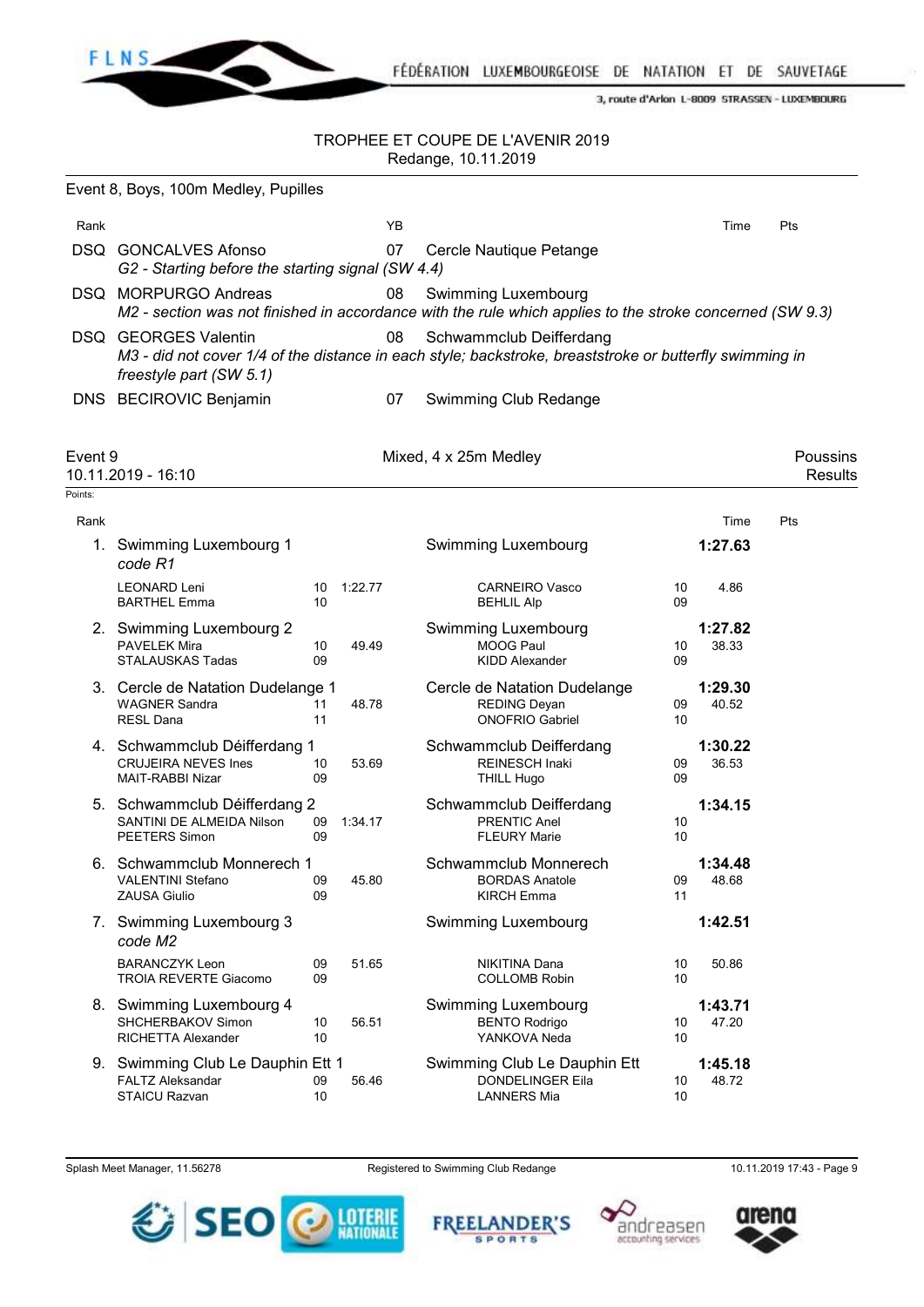

## TROPHEE ET COUPE DE L'AVENIR 2019 Redange, 10.11.2019

## Event 9, Mixed, 4 x 25m Medley, Poussins

| Rank     |                                                                                        |          |                    |                       |                                                                             |          | Time                          | Pts                        |
|----------|----------------------------------------------------------------------------------------|----------|--------------------|-----------------------|-----------------------------------------------------------------------------|----------|-------------------------------|----------------------------|
|          | 10. Schwammclub Monnerech 2<br>MELCHIOR OTRADINA Leonardo 09<br><b>VANOLI Matteo</b>   | 10       | 56.11              |                       | Schwammclub Monnerech<br><b>OESCH Noah</b><br>KOROGLANOGLOU Lenia           | 09<br>11 | 1:53.31<br>57.20              |                            |
|          | 11. Cercle de Natation Dudelange 2<br>code M3                                          |          |                    |                       | Cercle de Natation Dudelange                                                |          | 2:12.11                       |                            |
|          | <b>ZANAROLI Renzo</b><br><b>KLOCKER Mateo</b>                                          | 10<br>10 | 1:04.66            |                       | <b>WIRION Tunn</b><br><b>EINRICK Sarah</b>                                  | 10<br>10 | 1:07.45                       |                            |
|          | 12. Cercle Nautique Pétange 1<br>code B11                                              |          |                    |                       | Cercle Nautique Petange                                                     |          | 2:17.94                       |                            |
|          | <b>AVEZ Emmanuelle Eden</b><br>DOS SANTOS Mara                                         | 10<br>11 |                    |                       | <b>SCHEECK Lennox</b><br><b>FELLER Lily</b>                                 | 10<br>11 |                               |                            |
| Event 10 | 10.11.2019 - 16:20                                                                     |          |                    | Mixed, 4 x 50m Medley |                                                                             |          |                               | Pupilles<br><b>Results</b> |
| Points:  |                                                                                        |          |                    |                       |                                                                             |          |                               |                            |
| Rank     |                                                                                        |          |                    |                       |                                                                             |          | Time                          | Pts                        |
|          | 1. Swimming Luxembourg 1<br><b>SCHOLER Amelie</b><br>FEDOSEEV Anton                    | 08<br>07 | $+0.81$<br>$+0.44$ | 37.36<br>39.25        | <b>Swimming Luxembourg</b><br><b>HRIC Nina</b><br><b>WEYLAND Philippe</b>   | 08<br>07 | 2:24.17<br>$+0.60$<br>$+0.37$ | 34.62<br>32.94             |
|          | 2. Swimming Club Le Dauphin Ett 1<br><b>VISSER Mats</b><br>PUETZ Jonah                 | 08<br>07 | $+0.74$<br>$+0.67$ | 39.52<br>40.93        | Swimming Club Le Dauphin Ett<br><b>BLESES</b> Joyce<br><b>LEY Jamie</b>     | 08<br>07 | 2:26.51<br>$+0.57$<br>$+0.59$ | 34.68<br>31.38             |
|          | 3. Swimming Luxembourg 3<br><b>KROMBACH Alex</b><br>ORTIZ BOGDANOV Pablo               | 08<br>08 | $+0.78$<br>$+0.23$ | 40.29<br>43.04        | Swimming Luxembourg<br><b>OLIVERO Francesca</b><br><b>KUNEN Fynn</b>        | 08<br>08 | 2:33.24<br>$+0.46$<br>$+0.72$ | 36.55<br>33.36             |
|          | 4. Swimming Luxembourg 2<br>MILANOVSKA Maja<br><b>GRUJIC-MARTINS Teodora</b>           | 09<br>09 | $+0.64$            | 39.64<br>1:21.67      | Swimming Luxembourg<br><b>THILL Louis</b><br><b>GONZALEZ PEREZ Rodrigo</b>  | 07<br>07 | 2:34.22<br>$+0.62$            | 32.97                      |
|          | 5. Cercle de Natation Dudelange 1<br><b>WAGNER Caroline</b><br><b>CHAUSSARD Albert</b> | 08<br>07 | $+0.78$<br>$+0.71$ | 39.09<br>38.21        | Cercle de Natation Dudelange<br>DE GEER Eleonore<br><b>SVEEN Harald</b>     | 08<br>08 | 2:40.41<br>$+0.67$<br>$+0.10$ | 40.14<br>42.97             |
|          | 6. Swimming Luxembourg 5<br>MOOG Jules<br><b>DONDELINGER Elisa</b>                     | 08<br>08 | $+0.54$<br>$+0.49$ | 44.80<br>44.04        | Swimming Luxembourg<br><b>DUSEMON Paul</b><br><b>METZLER Charles</b>        | 07<br>08 | 2:44.57<br>$+0.53$<br>$-0.10$ | 40.86<br>34.87             |
|          | 7. Swimming Luxembourg 4<br><b>KRIES Leo</b><br>SAMMARCO Andrea                        | 08<br>08 | $+0.71$<br>$+0.43$ | 42.47<br>45.99        | Swimming Luxembourg<br><b>NEMETI Borbala</b><br><b>CHICHEPORTICHE Chloe</b> | 08<br>09 | 2:55.45<br>$+0.62$<br>$+0.32$ | 43.31<br>43.68             |
|          |                                                                                        |          |                    |                       |                                                                             |          |                               |                            |

| 8. Cercle de Natation Wiltz 1<br>code P5 |    |         |       | Cercle de Natation Wiltz   | 2:57.54 |       |
|------------------------------------------|----|---------|-------|----------------------------|---------|-------|
| FERREIRA ANAU Margerida                  | 08 | $+0.83$ | 51.96 | MELOUANE AMAHZOUNE Adam 08 |         | 43.62 |
| <b>WIRTH Neckel</b>                      | 07 |         | 45.58 | <b>ESCHETTE Louis</b>      | 07      | 36.38 |
| 9. Schwammclub Déifferdang 1             |    |         |       | Schwammclub Deifferdang    | 2:57.58 |       |
| <b>LAMBIN Elisa</b>                      | 09 | $+0.74$ | 46.10 | <b>MARTUCCI Sofia</b>      | 08      | 43.67 |
| <b>GEORGES Violette</b>                  | 08 |         | 50.00 | <b>PRENTIC Anela</b>       | 09      | 37.81 |

Splash Meet Manager, 11.56278 **Registered to Swimming Club Redange** 10.11.2019 17:43 - Page 10





**FREELANDER'S SPORTS** 



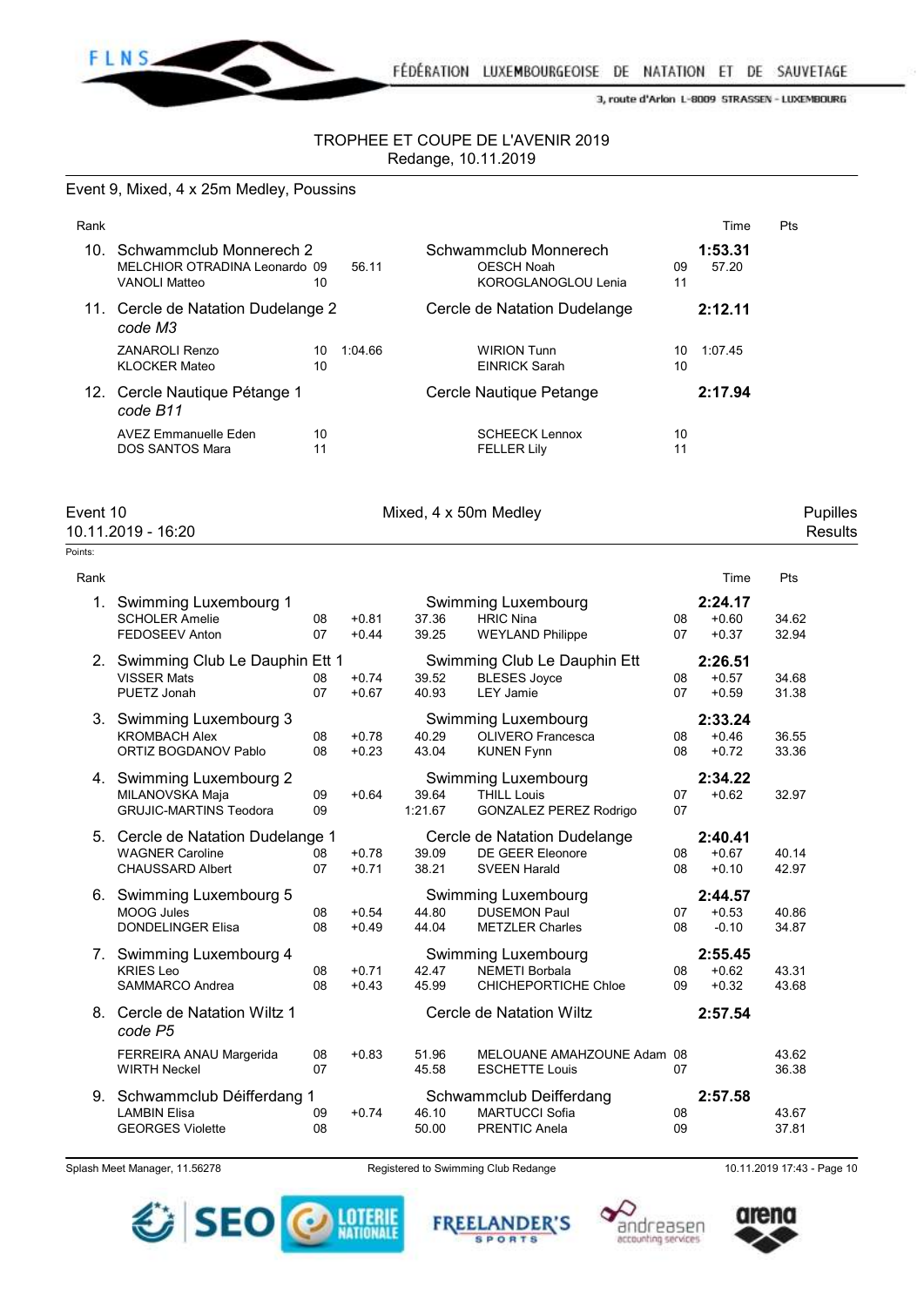

## TROPHEE ET COUPE DE L'AVENIR 2019 Redange, 10.11.2019

## Event 10, Mixed, 4 x 50m Medley, Pupilles

| Rank |                                                                                  |          |                    |                  |                                                                                |          | Time                          | <b>Pts</b>       |
|------|----------------------------------------------------------------------------------|----------|--------------------|------------------|--------------------------------------------------------------------------------|----------|-------------------------------|------------------|
| 10.  | Swimming Luxembourg 6<br>SIEDLECKI Michal<br>LAPUSNEANU Alexandra                | 08<br>08 | $+0.76$<br>$+0.58$ | 47.90<br>57.19   | Swimming Luxembourg<br><b>CONSTANTIN Sophia</b><br><b>GEORGIEV Theodor</b>     | 09<br>08 | 3:05.38<br>$+0.50$<br>$+0.29$ | 42.52<br>37.77   |
| 11.  | Swimming Club Le Dauphin Ett 2<br><b>LUDOVICY Steve</b><br><b>FEINEN Zohra</b>   | 07<br>09 | $+0.72$<br>$+0.49$ | 41.74<br>52.32   | Swimming Club Le Dauphin Ett<br>STAICU David-Andrei<br><b>BRITZ Lea</b>        | 08<br>09 | 3:08.52<br>$+0.74$<br>$+0.51$ | 50.06<br>44.40   |
|      | 12. Swimming Luxembourg 7<br>PIEPOLYTE Ema<br><b>MORPURGO Andreas</b>            | 08<br>08 | $+0.89$<br>$+0.66$ | 44.91<br>59.46   | Swimming Luxembourg<br><b>HEILIGER Lilly</b><br>PASA Sofia                     | 08<br>08 | 3:17.82<br>$+0.04$            | 1:01.35<br>32.10 |
|      | 13. Schwammclub Déifferdang 2<br><b>DEHALLEUX Lukas</b><br><b>LESCEUX Timeo</b>  | 08<br>08 | $+0.90$            | 49.51<br>2:34.11 | Schwammclub Deifferdang<br><b>FRADET Maelle</b><br><b>KONIECZKO Nathan</b>     | 09<br>08 | 3:23.58                       |                  |
| 14.  | Schwammclub Monnerech 1<br>code M2                                               |          |                    |                  | Schwammclub Monnerech                                                          |          | 3:24.80                       |                  |
|      | RANCITELLI Ayleen<br><b>REUTER Tamara</b>                                        | 09<br>09 | $+0.74$<br>$+0.25$ | 52.14<br>1:42.04 | <b>CALMES Liz</b><br>PHILIPPART Enny                                           | 08<br>09 | $+0.45$                       | 45.74<br>4.88    |
|      | 15. Cercle Nautique Pétange 1<br>ALEXANDRE PEDROSA Gabriela 09<br>ANISKO Leonard | 08       | $+0.90$            | 1:28.13<br>46.98 | Cercle Nautique Petange<br><b>AVEZ Paule Audrey</b><br><b>GONCALVES Afonso</b> | 08<br>07 | 3:43.38                       | 45.11<br>43.16   |

Points:

Event 11 **Event 11** Mixed, 10 x 25m Freestyle 5 Pupilles + 5 Poussins pro Team 10.11.2019 - 17:20 Results

| Rank |                                |    |       |                              |    | Time    | Pts |
|------|--------------------------------|----|-------|------------------------------|----|---------|-----|
|      | Swimming Luxembourg 1          |    |       | Swimming Luxembourg          |    | 2:43.03 |     |
|      | FFDOSFFV Anton                 | 07 | 32.19 | <b>HRIC Nina</b>             | 08 |         |     |
|      | <b>BEHLIL Alp</b>              | 09 |       | <b>LEONARD Leni</b>          | 10 | 32.50   |     |
|      | <b>GRUJIC-MARTINS Teodora</b>  | 09 | 33.05 | <b>SCHOLER Amelie</b>        | 08 |         |     |
|      | <b>KIDD Alexander</b>          | 09 |       | <b>CARNEIRO Vasco</b>        | 10 | 32.14   |     |
|      | <b>BARTHEL Emma</b>            | 10 | 33.15 | <b>WEYLAND Philippe</b>      | 07 |         |     |
| 2.   | Swimming Luxembourg 2          |    |       | Swimming Luxembourg          |    | 2:54.53 |     |
|      | ORTIZ BOGDANOV Pablo           | 08 | 33.49 | MOOG Paul                    | 10 |         |     |
|      | <b>PAVELEK Mira</b>            | 10 |       | <b>OLIVERO Francesca</b>     | 08 | 35.23   |     |
|      | <b>BARANCZYK Leon</b>          | 09 | 36.70 | <b>TROIA REVERTE Giacomo</b> | 09 |         |     |
|      | <b>THILL Louis</b>             | 07 |       | NIKITINA Dana                | 10 | 33.78   |     |
|      | <b>GONZALEZ PEREZ Rodrigo</b>  | 07 | 35.33 | <b>KUNEN Fynn</b>            | 08 |         |     |
|      | 3. Schwammclub Déifferdang 1   |    |       | Schwammclub Deifferdang      |    | 2:58.89 |     |
|      | <b>CRUJEIRA NEVES Ines</b>     | 10 | 38.62 | <b>MARTUCCI Sofia</b>        | 08 |         |     |
|      | <b>THILL Hugo</b>              | 09 |       | <b>LAMBIN Elisa</b>          | 09 | 35.70   |     |
|      | <b>REINESCH Inaki</b>          | 09 | 35.01 | <b>PRENTIC Anela</b>         | 09 |         |     |
|      | <b>MAIT-RABBI Nizar</b>        | 09 |       | <b>DEHALLEUX Lukas</b>       | 08 | 34.00   |     |
|      | <b>PRENTIC Anel</b>            | 10 | 35.56 | <b>GEORGES Violette</b>      | 08 |         |     |
| 4.   | Cercle de Natation Dudelange 1 |    |       | Cercle de Natation Dudelange |    | 3:05.15 |     |
|      | <b>CHAUSSARD Albert</b>        | 07 | 33.64 | CARDOSO COSTA Diogo          | 09 |         |     |
|      | <b>REDING Deyan</b>            | 09 |       | <b>RESL Dana</b>             | 11 | 40.93   |     |
|      | <b>WAGNER Caroline</b>         | 08 | 35.38 | <b>ONOFRIO Gabriel</b>       | 10 |         |     |
|      | <b>WAGNER Sandra</b>           | 11 |       | <b>SVEEN Harald</b>          | 08 | 35.52   |     |
|      | SUBASIC Denis                  | 08 | 39.68 | <b>DE GEER Eleonore</b>      | 08 |         |     |

Splash Meet Manager, 11.56278 **Registered to Swimming Club Redange** 10.11.2019 17:43 - Page 11

**FREELANDER'S**